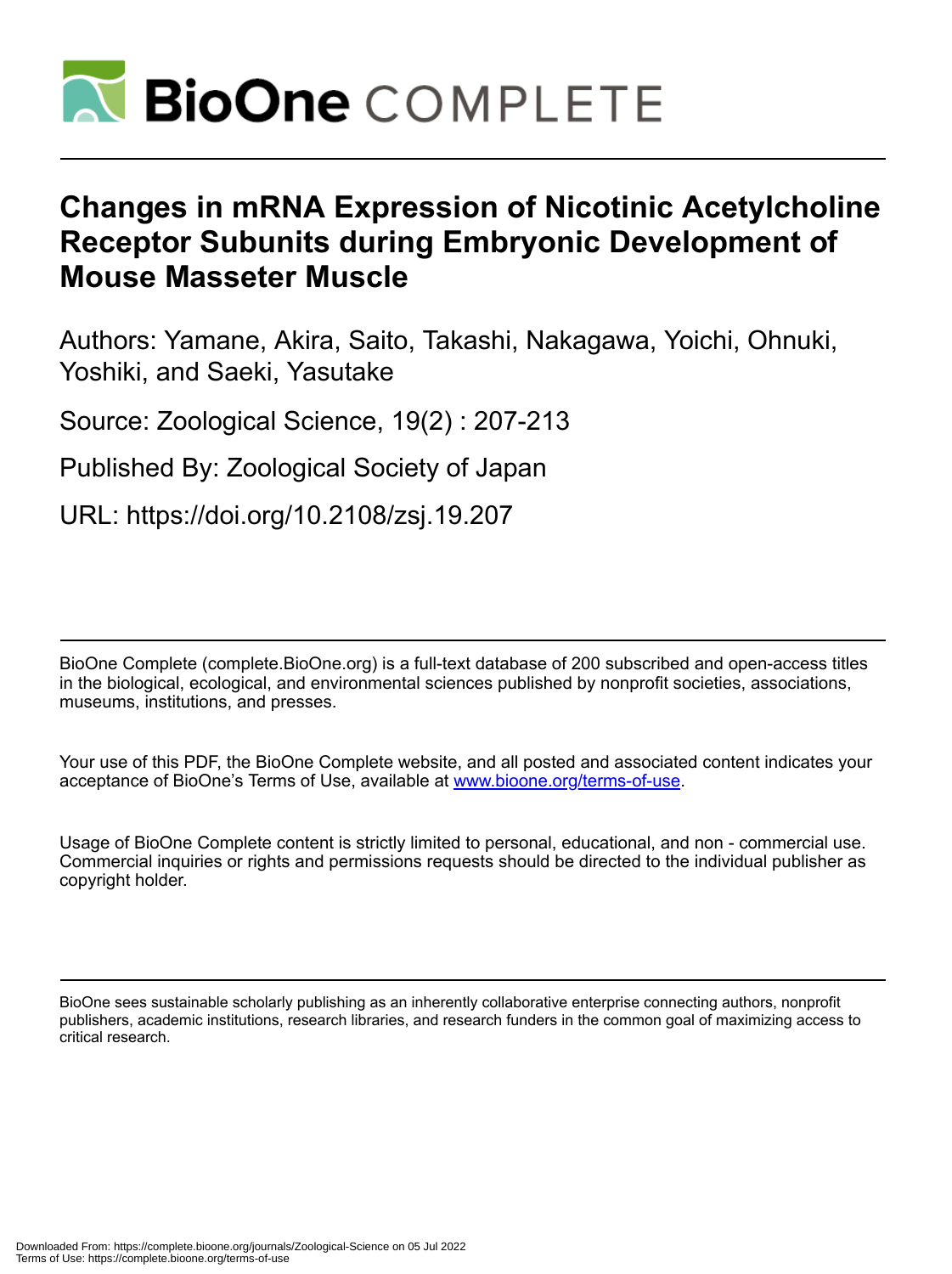# **Changes in mRNA Expression of Nicotinic Acetylcholine Receptor Subunits during Embryonic Development of Mouse Masseter Muscle**

Akira Yamane<sup>1\*</sup>, Takashi Saito<sup>2</sup>, Yoichi Nakagawa<sup>2</sup>, Yoshiki Ohnuki<sup>3</sup> and Yasutake Saeki<sup>3</sup>

> *Departments of* <sup>1</sup> *Pharmacology and* <sup>3</sup> *Physiology,* <sup>2</sup> *Second Department of Oral and Maxillofacial surgery, Tsurumi University School of Dental Medicine, 2-1-3 Tsurumi, Tsurumi-ku, Yokohama, Japan 230-8501*

**ABSTRACT—Nicotinic acetylcholine receptors (nAChRs) switch from the embryonic-type (α<sub>2</sub>βγδ subunits)** to the adult-type ( $\alpha_2\beta_2\delta$  subunits), and disappear besides the neuromuscular junctions with the development of trunk and limb skeletal muscles. However, little is known about this process during the embryonic development of masseter muscle. To identify the time course of the nAChR transition from embryonic day (E) 11 to the newborn stage in mouse masseter muscle, we analyzed the expression level of  $\delta$ ,  $\varepsilon$ , and  $\gamma$ subunit mRNAs by competitive polymerase chain reaction in combination with reverse transcription as well as distribution of δ subunit protein by immunohistochemistry. The nAChR δ subunit mRNA was initially detected at E11, showed an approximately 25-fold increase (p<0.0001) between E11 and E17, and plateaued thereafter until the newborn stage. Immunostaining for δ subunit was observed in the whole portions of masseter myofibers at E17 and birth, suggesting that the nAChR elimination does not begin even at the newborn stage. The ε subunit mRNA initially appeared at E17, and increased in quantity by 144% (p<0.0001) up to the newborn stage. The quantity of  $\gamma$  subunit mRNA increased by approximately 240% (p<0.0001) between E11 and E17, and then decreased by 22% (p<0.05) from E17 value at the newborn stage. The beginning of the expression of the ε subunit mRNA was coincident with the beginning of the decrease in the quantity of the γ subunit mRNA, suggesting that the nAChR subunit switch begins at E17.

**Key words:** synaptogenesis, nicotinic acetylcholine receptor, masseter muscle, competitive RT-PCR, mouse

### **INTRODUCTION**

The expression level, distribution, and subunit composition of the nicotinic acetylcholine receptor (nAChR) are known to change during the development of skeletal muscle (Brehm and Henderson, 1988; Hall and Sanes, 1993). The embryonic-type nAChR, composed of  $\alpha_2\beta\gamma\delta$  subunits, is expressed throughout muscle cells. As the development of skeletal muscle progresses, the  $\gamma$  subunit is replaced by an ε subunit to become the adult-type nAChR  $\alpha_2\beta_1\delta_2$ . Outside the neuromuscular junctions, both the adult- and embryonictypes are eliminated, while only the adult-type continues to be expressed at the neuromuscular junctions.

 It has been reported that expression of the nAChR subunit genes is controlled by several regulatory elements

\* Corresponding author: Fax. +81-45-573-9599. E-mail GAH03667@nifty.ne.jp including the E box to which the myoD family can bind (Duclert and Changeux, 1995). It has been shown that innervation, denervation, and subsequent electrical stimulation of the denervated muscle induce drastic changes in the expression of the myoD family, which is followed by changes in the expression of the nAChR subunits (Buonanno *et al*., 1998). These results suggest a close correlation between the myoD family and nAChR subunit expressions. We previously reported that the peak of myoD family expression in masseter muscle appears later than in other skeletal muscle such as the hind limb and tongue muscles (Yamane *et al*., 2000a), suggesting that the nAChR subunit switch and elimination occur later in masseter muscle than in other types of skeletal muscles.

Masseter muscle has several unique developmental characteristics in comparison with other skeletal muscles such as trunk and limb muscles. Myoblasts of masseter muscle are derived from nonsomitic paraxial head meso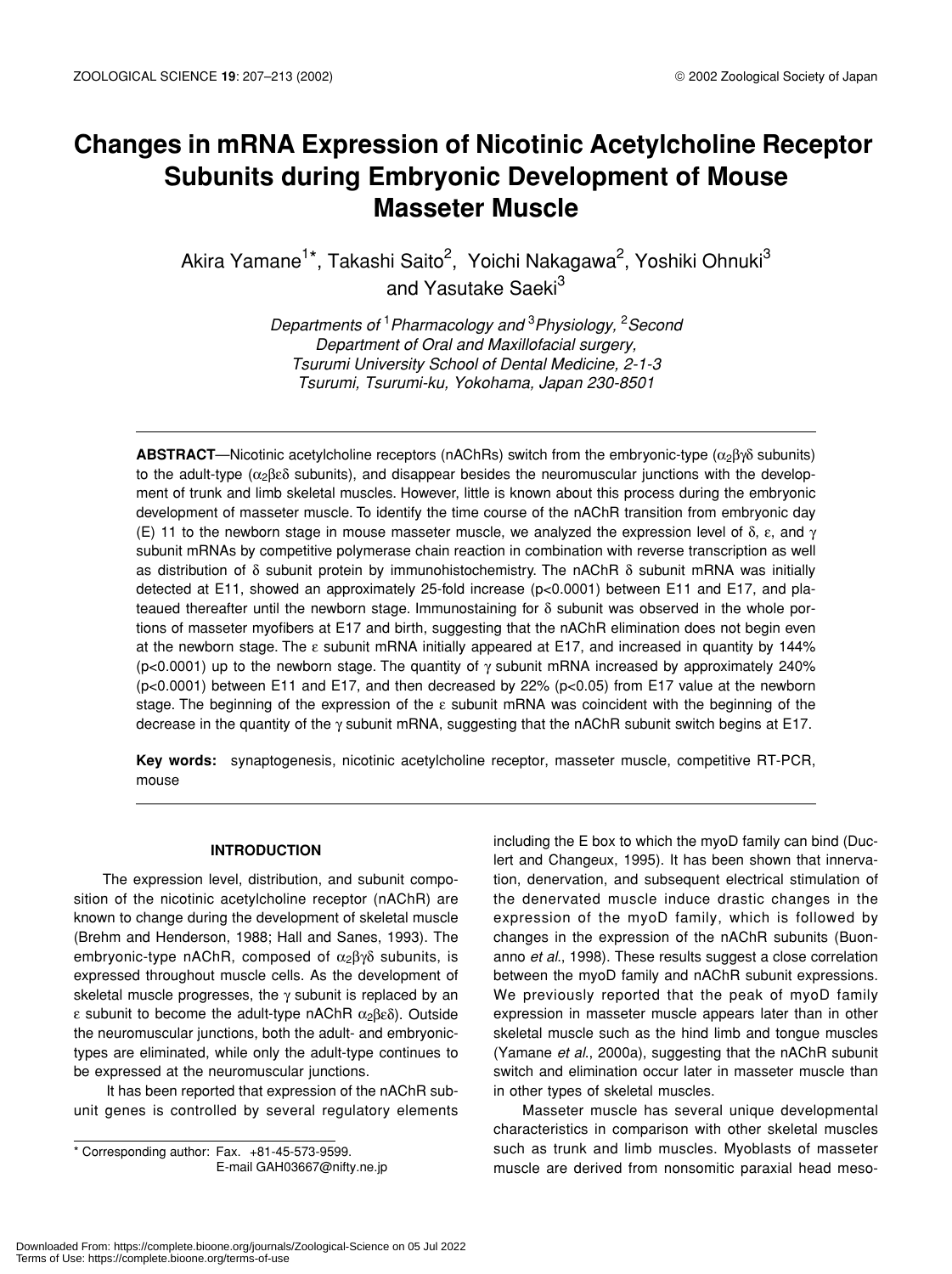derm (Noden *et al*., 1999), whereas trunk and limb myoblasts origiante from somitic mesoderm (Wachtler and Christ, 1992). Pax3/myf5 homozygous mutant mice fail to induce myoD in trunk and limb muscles and therefore do not generate trunk and limb muscles, whereas they generate masseter muscle as well as other craniofacial muscles (Tajbakhsh *et al.*, 1997). Adult human and murine masseter muscles continue to express the neonatal isoforms of myosin heavy chain (D'Albis *et al*., 1986; Butler-Browne *et al*., 1988; Soussi-Yanicostas *et al*., 1990).

Despite these unique developmental characteristics, the synaptogenesis, including the nAChR elimination and switch, has not been examined during the embryonic development of mouse masseter muscle. We analyzed the mRNA expression and immunolocalization of  $\delta$  subunit, which is present throughout development, to determine the time course of the nAChR elimination. We also determined the expression levels of  $\varepsilon$  and  $\gamma$  subunit mRNAs to identify the time course of the nAChR subunit switch in mouse masseter muscle from embryonic day (E) 11 to the newborn stage. We compared obtained results with previous reports of limb, trunk and tongue muscles (Missias *et al*., 1996; Zoubine *et al*., 1996; Yamane *et al*., 2001).

#### **MATERIALS AND METHODS**

#### **Tissues**

Pregnant ICR mice were purchased (Nippon Clea, Tokyo, Japan) and tissues in the middle portion between the otic invagination (ear) and the mouth under the eye of the embryo were removed at embryonic days (E) 11 and E13. Masseter muscle tissue was collected from embryos at E15 and E17, and at birth after the epithelial tissue was carefully removed. The tissues were immediately frozen and stored at –80°C until use. Six samples were collected at each developmental stage, although four preparations at E11 and two at E13 were pooled as one sample due to the small amount of RNA available. The tissues obtained at E15, E17 and newborn mice for immunohistochemistry were immediately fixed in Bouin's solution. All experimental protocols concerning animal handling were reviewed and approved by the Institutional Animal Care Committee of the Tsurumi University School of Dental Medicine.

#### **RNA extraction, reverse transcription, and competitive-polymerase chain reaction (competitive PCR) amplification**

Total RNA extraction, reverse transcription, and competitive-PCR amplification were performed as previously described (Yamane *et al*., 2000b, c). Briefly, total RNA extraction was performed according to the manufacturer's specifications (Rapid total RNA isolation kit, 5 Prime→3 Prime Inc., Boulder, CO, USA). The RNA was treated with 2 units of ribonuclease-free deoxyribonuclease I (Life Technologies, Gaithersburg, MD, USA), and was then reverse transcribed with 200 units of reverse transcriptase (Super-Script II, Life Technologies, Gaithersburg, MD, USA).

In conventional PCR technique, a small difference in the starting amount of target DNA can result in a large change in the yield of the final product because of the exponential nature of the PCR reaction. The plateau effect after many cycles can lead to an inaccurate estimation of final product yield. Furthermore, since the PCR amplification depends on the reaction efficiency, small changes in the efficiency can lead to major differences in the final product yield. To overcome these problems, the competitor (internal standard), which has the same primer sequences with the those of target DNA **Table 1.** Sequences of nAChR subunit-specific PCR primers, annealing temperature (temp.), number of cycles, concentration of competitors, and product sizes of target and competitor

| $nAChR \delta$ subunit                            |                                      |  |  |
|---------------------------------------------------|--------------------------------------|--|--|
| Forward                                           | 5'-CAG CCG TCT ACA GTG GGA TG-3'     |  |  |
| Reverse                                           | 5'-CTG CCA GTC GAA AGG GAA GTA-3'*   |  |  |
| Annealing temp. and no. of cycles                 | 35 cycles at 55°C                    |  |  |
| Concentration of competitor                       | $1\times10^{-2}$ attomoles/ $\mu$ l  |  |  |
| Target product size                               | 235 bp                               |  |  |
| Competitor product size                           | 291 bp                               |  |  |
| nAChR $\varepsilon$ subunit                       |                                      |  |  |
| Forward                                           | 5'-ATT GAA GAG CTT AGC CTG TA-3'     |  |  |
| Reverse                                           | 5'-TAC ACC TGC AAA ATC GTC CT-3'**   |  |  |
| Annealing temp. and no. of cycles                 | 35 cycles at 46°C                    |  |  |
| Concentration of competitor                       | $1\times10^{-2}$ attomoles/ul        |  |  |
| Target product size                               | 222 bp                               |  |  |
| Competitor product size                           | 340 bp                               |  |  |
| $nAChR \gamma subunit$                            |                                      |  |  |
| Forward                                           | 5'-GAT GCA ATG GTG CGA CTA TCG C-3'  |  |  |
| Reverse                                           | 5'-GCC TCC GGG TCA ATG AAG ATC C-3'# |  |  |
| Annealing temp. and no. of cycles                 | 35 cycles at 55°C                    |  |  |
| Concentration of competitor                       | $1\times10^{-2}$ attomoles/ul        |  |  |
| Target product size                               | 360 bp                               |  |  |
| Competitor product size                           | 244 bp                               |  |  |
| * LaPolla et al., 1984<br>$**$ $\Box$<br>$-2 - 1$ |                                      |  |  |

Buonanno et al., 1989

 # Rohwedel *et al*., 1995 bp; base pairs

at 3' and 5' ends, was amplified simultaneously with the target (Gilliland *et al*., 1990; Siebert and Larrick, 1992; Yamane *et al*., 1998, 2000c). The competitors constructed according to the manufacturer's instructions of PCR MIMIC Construction Kit (Clontech Laboratory Inc., Palo Alto, CA, USA) were amplified with 50 ng of the total cDNA in the presence of primer pair specific to target genes in a thermal cycler (TP3000, TaKaRa Biochemicals, Shiga, Japan). Table 1 shows the primer sequences and competitive PCR conditions for the  $δ$ ,  $ε$ , and  $γ$  subunit mRNAs. The amplification products were separated by electrophoresis on an agarose gel containing ethidium bromide. The fluorescent intensities of the bands of the target cDNAs and their respective competitors were measured by an image analyzer (Argus-100, Hamamatsu Photonics K.K., Hamamatsu, Japan). We then calculated the ratios of the fluorescent intensities of the target cDNA bands to those of their respective competitors. The logarithmic value of the fluorescent intensity ratio was used to calculate the amount of endogenous target mRNA based on the line formula derived from a standard curve for each target subunit. The standard curve was generated as described previously (Yamane *et al*., 2000a, b, c). The quantity of each target mRNA was normalized by the quantity of glyceraldehyde-phosphate dehydrogenase (GAPDH). The resulting ratio value was expressed as a percent value relative to the mean value of each target subunit at the newborn stage.

#### **Immunohistochemistry**

Specimens for immunohistochemistry were fixed in Bouin's fixative for two hours at 4°C, immersed in a graduated series of sucrose solutions (5–40% w/v) in phosphate buffered saline (PBS) at 4°C, embedded in Tissue-Tek Oct Compound (Miles Laboratory, Elkhart, IN, USA) and frozen. Sagittal sections of tongues were prepared at a 10  $\mu$ m thickness in a cryostat and air-dried for 1 hr at room temperature. Immunolocalization was analyzed by using Vec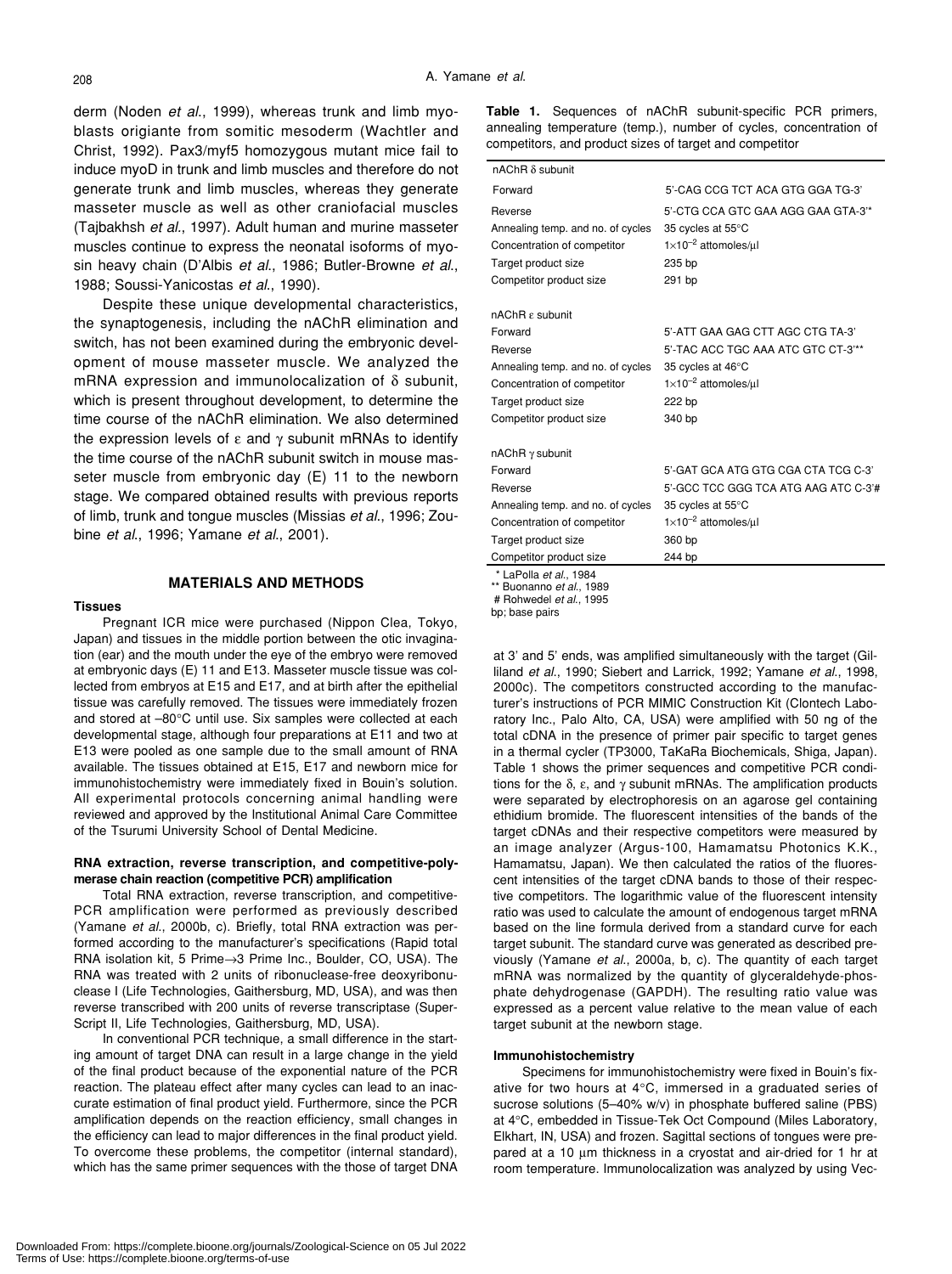tor M.O.M. Immunodetection Kit (Vector Laboratories, Inc., Burlingame, CA, USA). Birefly, the frozen sections were post-fixed in acetone at  $-20^{\circ}$ C and incubated with 0.3% $H_2O_2$  in methanol to quench endogenous peroxidase for 30 min. They were incubated with M.O.M. Mouse IgG Blocking Reagent for 1 hr to block non-specific immunostaining and incubated with mouse monoclonal antibody against the δ subunit (Affinity Bioreagents, Inc., Golden, CO, USA) for 30 min. They were treated with biotinylated anti-mouse IgG for 10 min. The site of immunoreaction was made visible by incubating the sections with horseradish peroxidase-conjugated streptoavidin for 5 min and then with 3-amino-9-ethylcarbazole (AEC) and hydrogen peroxide for 30 min. For control staining, the primary antibody was replaced with normal mouse IgG or PBS.

#### **Statistical Analyses**

Scheffe's method was used to compare the mean values between two groups.

#### **RESULTS**

#### **Standard curves**

Fig. 1 shows the electrophoretic gel pattern (A) of nAChR ε subunit cDNA and its competitor after competitive PCR, and the obtained standard curve  $(B)$ . As the  $\varepsilon$  subunit cDNA concentration increased, the intensity of ε subunit bands became progressively strong while that of the competitor bands became weak, showing an inverse relationship



**Fig. 1.** (A) Electrophoretic gel pattern of the nAChR ε subunit and its competitor after competitive PCR for examining the relationship between the amount of PCR products and the concentration of  $\varepsilon$ subunit cDNA. (B) The regression line for the ε subunit generated from the result of image analysis of electrophoretic bands in (A). The formula of the regression line is represented by  $y=1.110x$ +1.708, where y is the logarithmic value of the ratio of the fluorescent intensity in the  $\varepsilon$  subunit band to that in its competitor band and x is the logarithmic value of the concentration of the ε subunit cDNA.

**Table 2.** Formulae for the regression lines and correlation coefficients for the nAChR  $\delta$ , ε, and γ subunits

| Target gene                 | Formula            |       | significance |
|-----------------------------|--------------------|-------|--------------|
| $nAChR \delta$ subunit      | $y=0.486x + 0.875$ | 0.999 | p<0.001      |
| nAChR $\varepsilon$ subunit | $y=1.110x + 1.708$ | 0.979 | p < 0.001    |
| $n$ AChR $\gamma$ subunit   | $y=1.004x + 2.221$ | 0.994 | p<0.001      |
|                             | .                  |       | .            |

y, the logarithmic value of the ratio of the fluorescent intensity in the target gene band to that in its respective competitor band.

x, the logarithmic value of the concentration of the cDNA standard.

r, correlation coefficient.

between the intensities of the ε subunit and the competitor bands. The formula for the regression line is represented by y=1.110x+1.708.

Table 2 contains the formulae for the regression lines and correlation coefficients for the nAChR  $\delta$ , ε, and γ subunits. The correlation coefficients were greater than 0.970 for all the subunits and were statistically significant from zero (p<0.001). This result indicates that the quantities of the target cDNAs can be reliably determined from these formulae.

## **Expression of** δ **subunit mRNA and immunolocalization of** δ **subunit protein**

The nAChR  $\alpha$ ,  $\beta$ , and  $\delta$  subunits are present throughout the entire process of synaptogenesis, but there are sub-



**Fig. 2.** (A) Representative electrophoretic gel patterns of the PCR products of the nAChR  $\delta$  subunit and its competitor after competitive RT-PCR amplification. NB: newborn. (B) Relative changes in the mRNA quantity of the nAChR δ subunit in the mouse masseter muscle at E11, 13, 15, 17, and the newborn stage (NB). Each point and its vertical bar represent the mean  $\pm$  1 SD of six samples. The vertical axis is expressed as a percentage of the mean value at the newborn stage.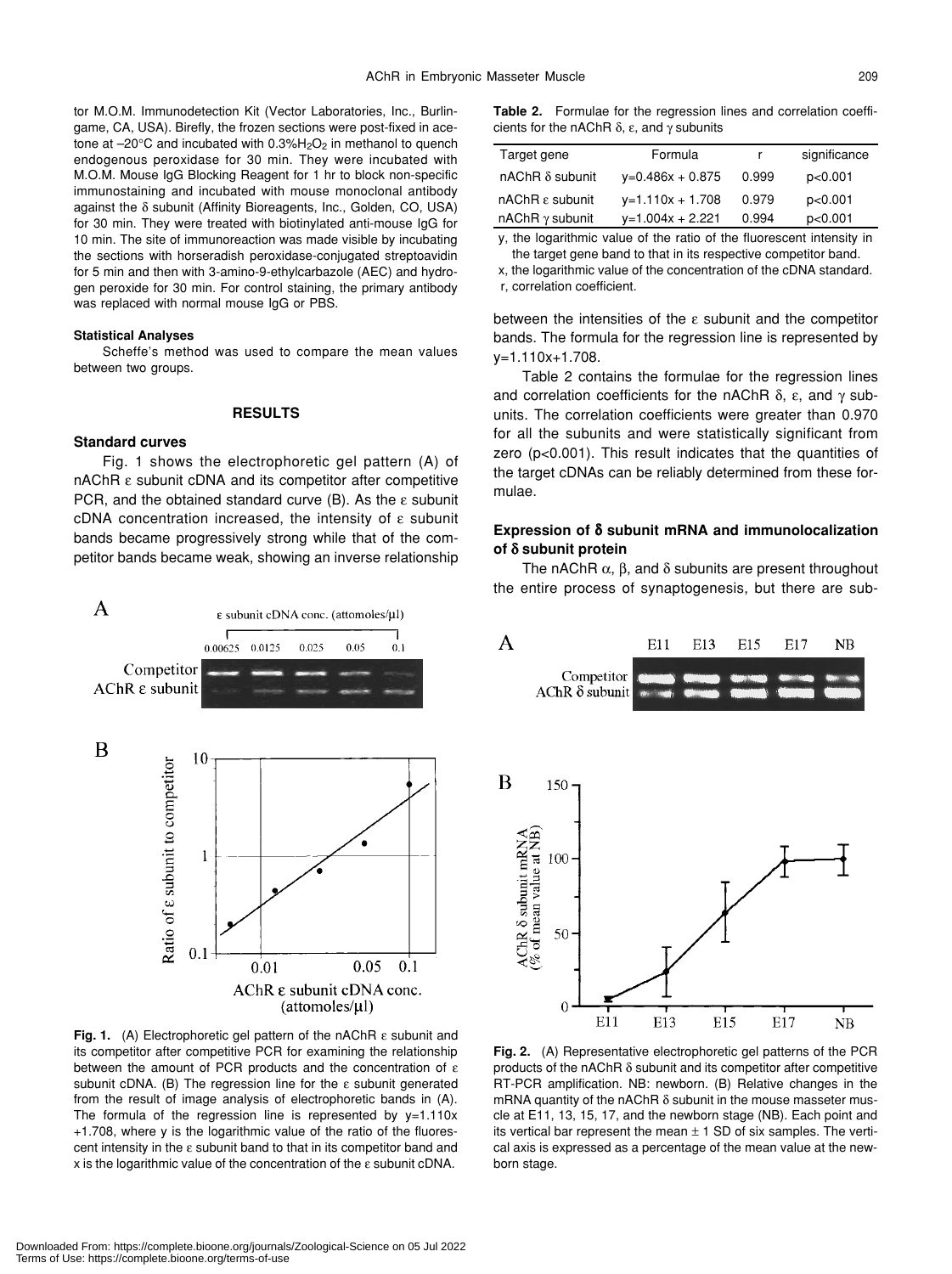types of the  $\alpha$  and  $\beta$  subunits that express in neuronal and epithelial tissues (Nguyen *et al*., 2000; Lindstrom, 2000). Thus, to determine the time course of nAChR elimination in mouse masseter muscle, we analyzed the expression level of δ subunit cDNA. Fig. 2A shows an example of the electrophoretic gel pattern of competitive PCR products for the AChR δ subunit in masseter muscle at E11, 13, 15, 17, and the newborn stage. The lower bands (235 bp) correspond to the amplified  $\delta$  subunit cDNA and the upper bands (291 bp) to the amplified competitor. From the ratio of the fluorescent intensity of the target gene band to that of its respective



**Fig. 3.** Immunolocalization of δ subunit in the mouse masseter muscle obtained from E15 (A), E17 (B) and newborn mice (C). Arrows (A) indicate myotubes immunostained for  $\delta$  subunit. A and B at the same magnification as C.

competitor band in each sample, we determined the concentration of δ subunit cDNA by using the standard curve. The concentration was then normalized by the concentration of GAPDH as described in MATERIALS AND METHODS. Fig. 2B shows the mean  $\pm 1$  SD of the normalized values for six samples at each developmental stage. The nAChR δ subunit mRNA in the masseter muscle was detected at E11, and then showed an approximately 25-fold increase (p<0.0001) in the content between E11 and E17. This increase suggests that the number of nAChRs increases with the development of masseter muscle. The content did not change significantly between E17 and the newborn stage, suggesting that nAChR elimination does not begin before birth.

To verify if the nAChR elimination does not begin before birth, we analyzed immunolocalization of δ subunit protein in the mouse masseter muscle at E15 (Fig. 3A), E17 (Fig. 3B) and newborn stage (Fig. 3C). We observed the entire portions of masseter muscle. Here, we show the photographs of the areas where well differentiated myotubes and well



**Fig. 4.** Relative changes in the mRNA quantity of the nAChR ε (A) and  $\gamma$  (B) subunits in the mouse masseter muscle at E11, 13, 15, 17, and the newborn stage (NB).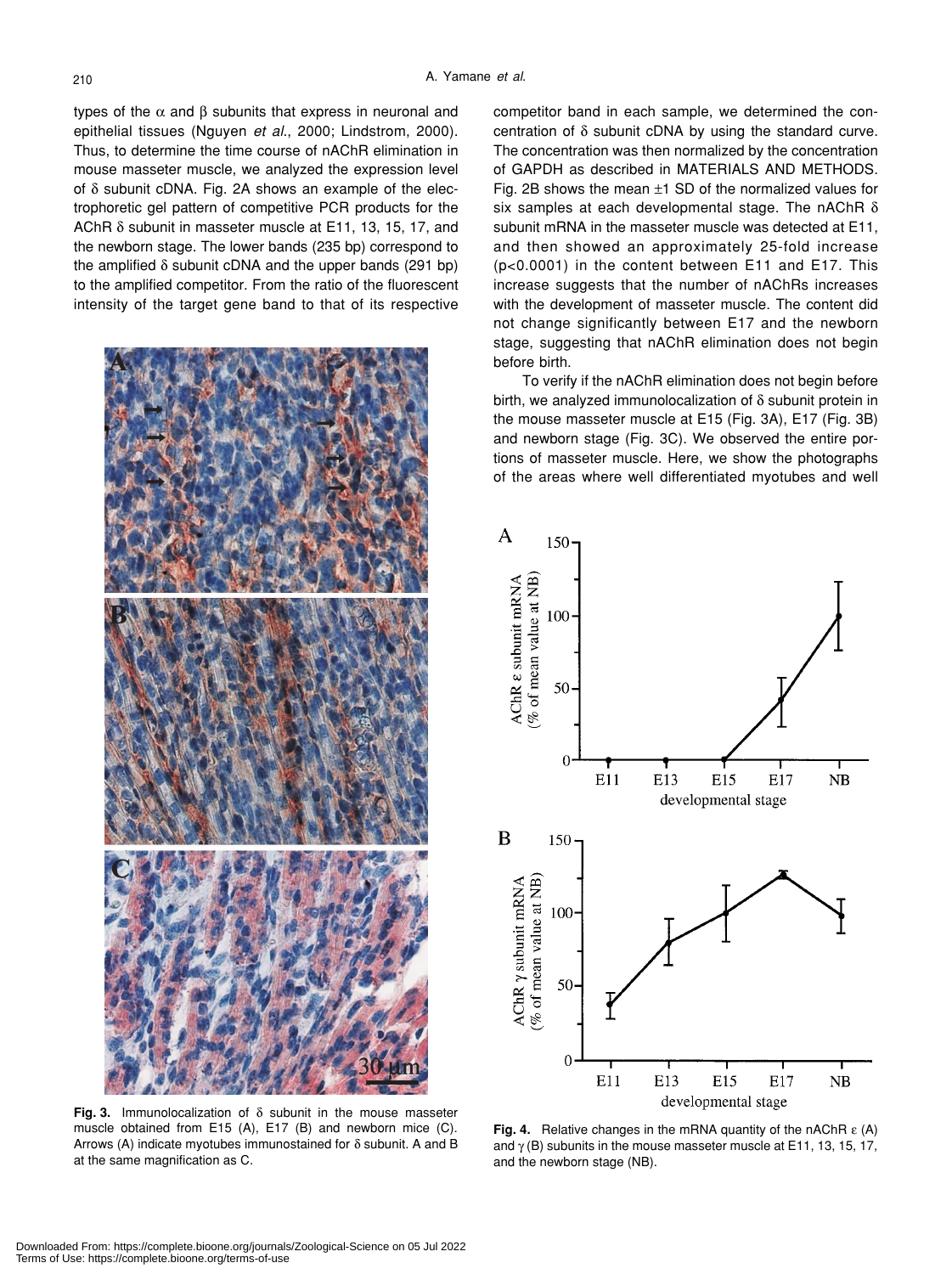

**Fig. 5.** The synaptogenesis, myogenesis, and expression of the myoD family mRNA in mouse masseter (upper), hind limb (middle) and tongue (lower) muscles. Data for the tongue and hind limb muscles, and for the myogenesis and expression of the myoD family mRNA in masseter muscle are from our previous studies (Yamane *et al*., 2000a, c, 2001).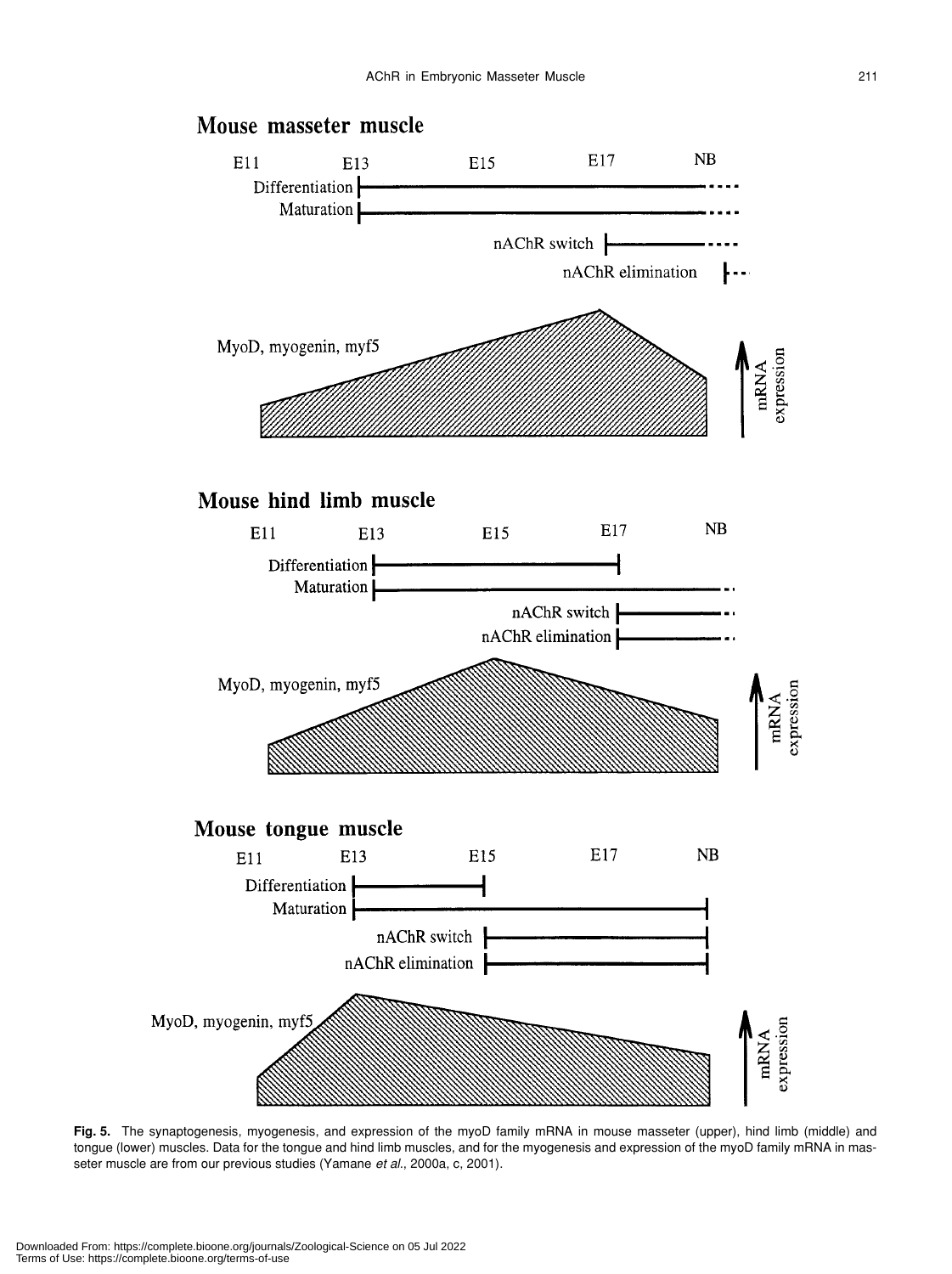matured myofibers were observed. At E15, immunostaining for δ subunit was found in multi-nucleated myotubes (arrows in Fig. 3A). At E17, the immunostaining was distributed in the whole portion of immature myofibers. At birth, myofibers in the masseter muscle appeared to become thick, but still appeared to be immature (Fig. 3C). The immunostaining for δ subunit was observed in the whole portion of myofibers. The immunolocalization of δ subunit at E17 and birth seems to indicate that nAChR elimination does not begin before birth, in concordance with the PCR results.

#### **Expression of** ε **and** γ **subunit mRNAs**

We determined the expression level of  $ε$  (Fig. 4A) and γ (Fig. 4B) subunit mRNAs to determine the time course of the nAChR subunit switch. The ε subunit mRNA was initially detected in the masseter muscle at E17, and increased by 144% (p<0.0001) up to the newborn stage. The  $\gamma$  subunit mRNA was initially detected at E11, and increased by approximately 240% (p<0.0001) between E11 and E17. After that, it decreased by 22% ( $p<0.05$ ) from E17 value at the newborn stage. The beginning of the expression of  $\varepsilon$ subunit mRNA was coincident with the beginning of the decrease in the quantity of  $\gamma$  subunit mRNA, suggesting that the nAChR subunit switch begins at E17 in masseter muscle.

#### **DISCUSSION**

In the present study, we determined the time course of the nAChR elimination and subunit switch during the development of mouse masseter muscle. We compared the results with those of tongue, limb and trunk muscles previously reported (Missias *et al*., 1996; Zoubine *et al.*, 1996; Yamane *et al*., 2001). Furthermore, we related our present findings to the expression profiles of the myoD family and the myogenesis reported previously, as schematically shown in Fig. 5 (Yamane *et al*., 2000a, c, 2001).

The expression profiles of the δ mRNAs and immunolocalization for δ subunit in the present study suggest that the nAChR elimination does not begin before birth in the mouse masseter muscle. Saito *et al*. (submitted for publication) already observed that in rat masseter muscle the  $\delta$  subunit mRNA showed a marked decrease between 7 and 28 days of age after birth, implying that the nAChR elimination in murine masseter muscle primarily occurs between 7 and 28 days of age. It was already reported that the nAChR elimination occurs between E15 and newborn stage in mouse tongue muscle (Yamane *et al*., 2001) and that it begins just before birth and ends at 18 days of age after birth in mouse hind limb muscle (Zoubine *et al*., 1996; Yamane *et al*., 2001). Thus the nAChR elimination seems to occur later in murine masseter muscle than in murine tongue and hindlimb muscles.

The beginnings of the decrease in  $\gamma$  subunit mRNA and of the expression of  $\varepsilon$  subunit mRNA suggest that the nAChR subunit switch from embryonic- to adult types begins at E17 in mouse masseter muscle. Saito *et al*. (submitted for publication) already observed that in rat masseter muscle the quantity of γ subunit mRNA decreased markedly in association with an increase in the amount of  $\varepsilon$  subunit mRNA between 1 and 21 days of age after birth. Taken together, these results suggest that the nAChR subunit switch in murine masseter muscle begins just before birth and ends at 21 days of age. We previously reported that the nAChR subunit switch mainly occurs between E15 and newborn stage in mouse tongue muscle (Yamane *et al*., 2001). This strongly suggests that the nAChR subunit switch seems to occur later in masseter muscle than in the tongue muscle. Additionally, the nAChR subunits are reported to switch between 1 and 9 days of age in mouse tibialis anterior, extensor digitorum longus, sternomastoid, and diaphragm muscles (Missias *et al*., 1996). Thus, the nAChR subunit switch in masseter muscle seems to begin at an approximately same stage (perinatal stage) as, but end at a later stage than that in these trunk and limb muscles.

We previously observed that the quantities of myoD, myogenin, and myf5 mRNAs peak later in mouse masseter muscle (E17) than in mouse tongue (E13) and hind limb muscles (E15), as schematically shown in Fig. 5 (Yamane *et al*., 2000a, c). It was previously reported that the myoD family regulates the transcription of the δ, ε, and γ subunit genes by binding to E boxes in the regulatory region of the genes (Duclert and Changeux, 1995). Thus, the relatively later expression of myoD, myogenin, and myf5 in mouse masseter muscle seems to be related to the later nAChR elimination and subunit switch in comparison with tongue and hind limb muscles.

In the present study, we observed that synaptogenesis in the mouse masseter muscle was still in an immature state at birth. We previously reported that myogenesis in the mouse masseter muscle does not finish at birth, as schematically shown in Fig. 5 (Yamane *et al*., 2000a). The masseter muscle mainly functions in the biting movement of the jaw and mouse feeding behavior switches from suckling to biting between 2 and 3 weeks after birth (Maeda *et al*., 1981; Kubota *et al*., 1988). Thus, we assume that both synaptogenesis and myogenesis in mouse masseter muscle may be genetically programmed to finish by the time when the biting movement begins after birth.

#### **ACKNOWLEDGEMENTS**

We would like to thank Professors M. Chiba and K. Yanagisawa, Tsurumi University School of Dental Medicine, for their support and encouragement throughout the present study. A part of the present study was supported by grants-in-aid for funding scientific research (No. 10671757, 13671955), Bio-ventures and High-Technology Research Center from the Ministry of Education, Culture, Sports, Science, and Technology of Japan.

#### **REFERENCES**

Brehm P, Henderson L (1988) Regulation of acetylcholine receptor channel function during development of skeletal muscle. Dev